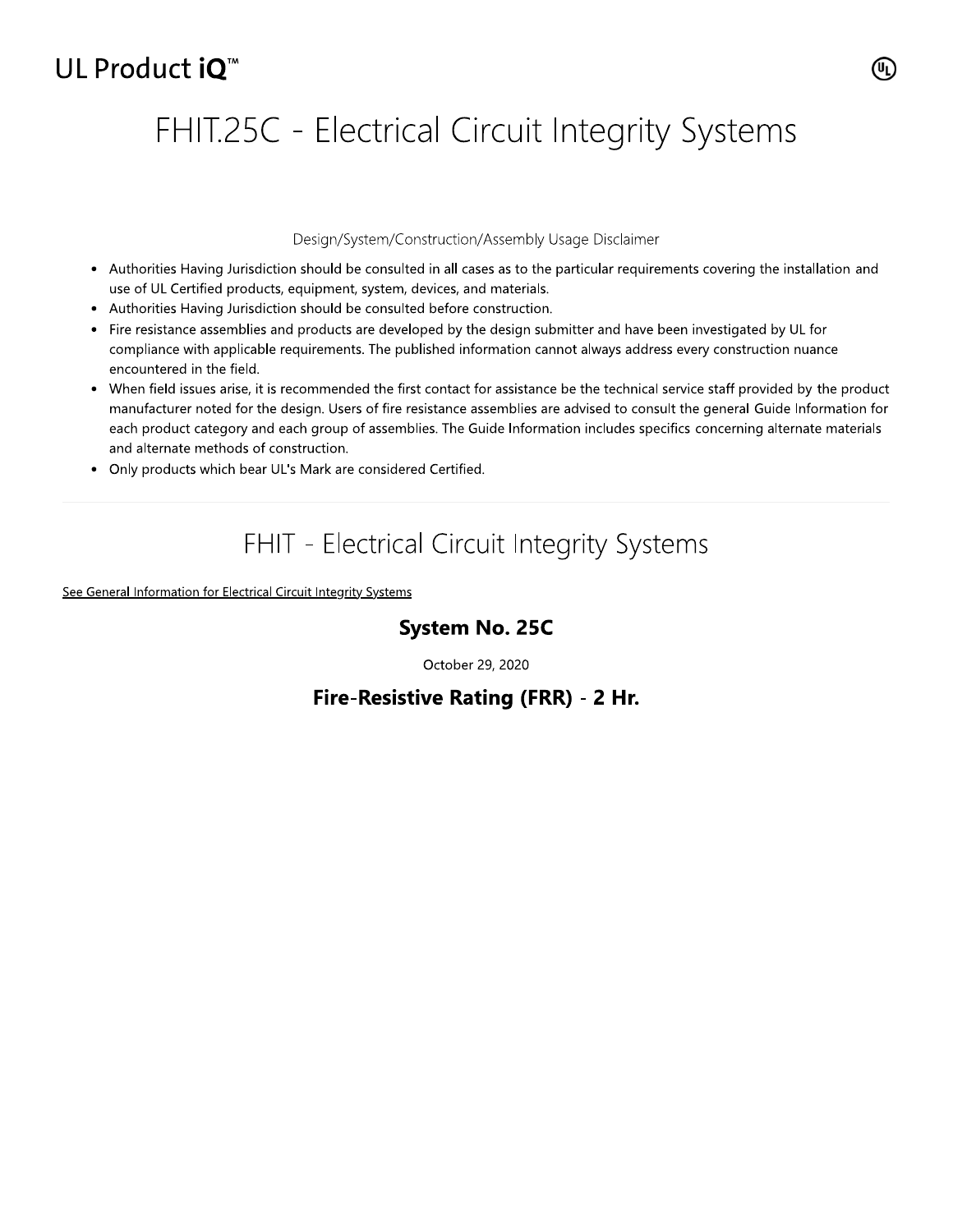

Fig. 1<br>Two-piece Single-bolt Pipe Clamp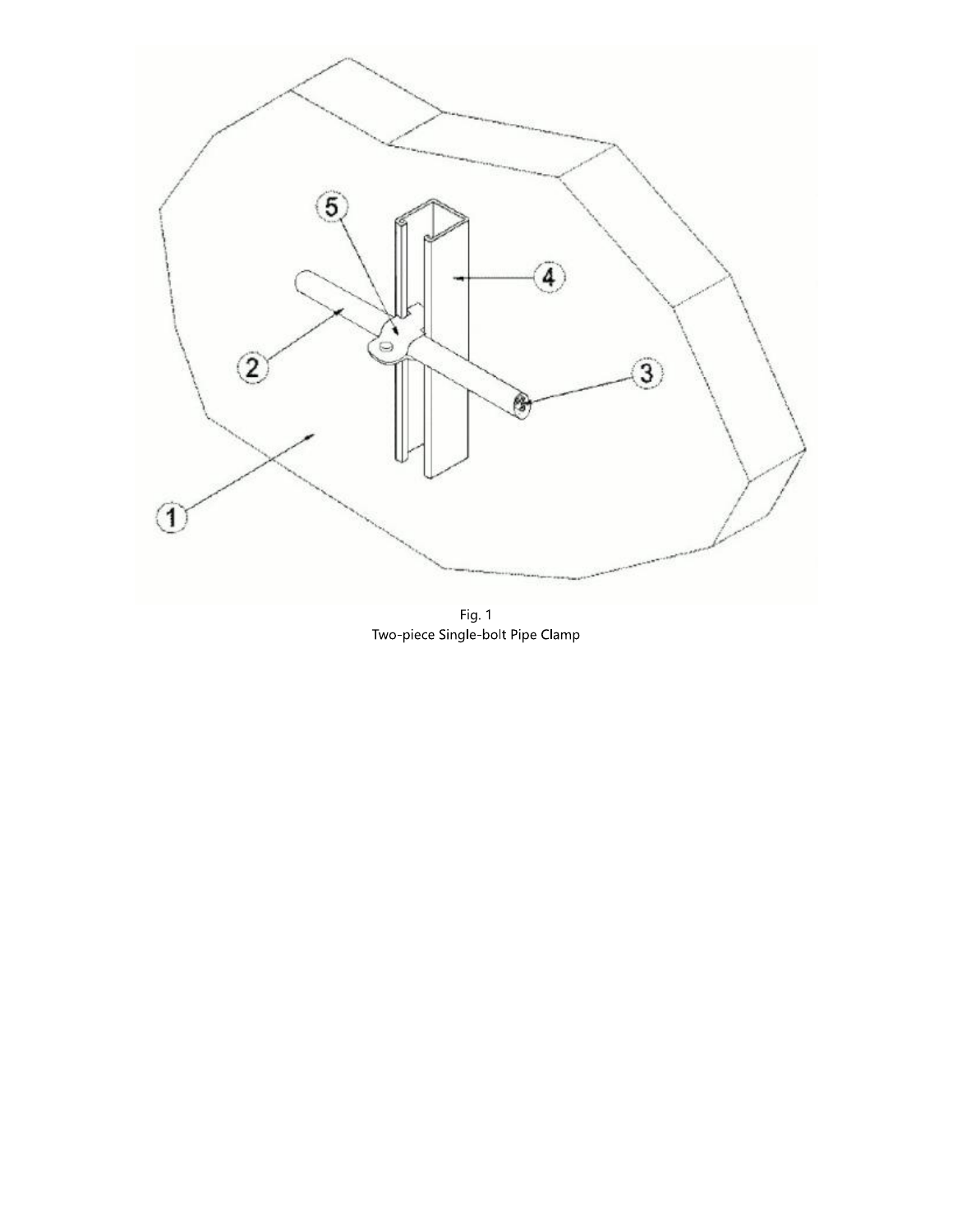

Fig. 2 Steel Strut Trapeze

1. Wall or Floor Assembly\* — Minimum 2 hour fire rated concrete or masonry wall or concrete floor. Opening in wall or floor through which raceway passes is to be sized to closely follow the contour of the raceway. Through opening in wall or floor to be firestopped using a compatible firestop system.

See Through-penetration Firestop Systems (XHEZ) category for presently Certified firestop systems.

2. Raceway\* - Reinforced Thermosetting Resin Conduit. Horizontal or Vertical installation; or EMT type steel conduit. Horizontal installation.

FRE COMPOSITES INC - BreathSaver Brand Type XW Conduit and Type XW elbows as follows:

| Cable Size, AWG/ | <b>Horizontal Installation:</b><br><b>No. of Cables</b> |                |                |           | <b>Vertical Installation:</b><br><b>No. of Cables</b> |                |           |           |
|------------------|---------------------------------------------------------|----------------|----------------|-----------|-------------------------------------------------------|----------------|-----------|-----------|
| kcmil            | 1                                                       | $\overline{2}$ | 3              | 4         | 1                                                     | $\overline{2}$ | 3         | 4         |
| 8                | 3/4                                                     | 3/4            | 1              | 1         | 3/4                                                   | 1              | $1 - 1/4$ | $1 - 1/4$ |
| 6                | 3/4                                                     | 1              | $1 - 1/4$      | $1 - 1/4$ | $\mathbf{1}$                                          | $1 - 1/2$      | $2 - 1/2$ | $2 - 1/2$ |
| $\overline{4}$   | 3/4                                                     | 1              | $1 - 1/4$      | $1 - 1/2$ | $1 - 1/4$                                             | $\overline{2}$ | $2 - 1/2$ | 3         |
| 3                | 3/4                                                     | $1 - 1/4$      | $1 - 1/4$      | $1 - 1/2$ | $1 - 1/4$                                             | $\overline{2}$ | $2 - 1/2$ | 3         |
| $\overline{2}$   | 3/4                                                     | $1 - 1/4$      | $1 - 1/2$      | $1 - 1/2$ | $1 - 1/4$                                             | $2 - 1/2$      | 3         | 3         |
|                  | 1                                                       | $1 - 1/2$      | $\overline{c}$ | $2 - 1/2$ | $1 - 1/2$                                             | $2 - 1/2$      | $3 - 1/2$ | $3 - 1/2$ |

#### Minimum XW Raceway Trade Size, in.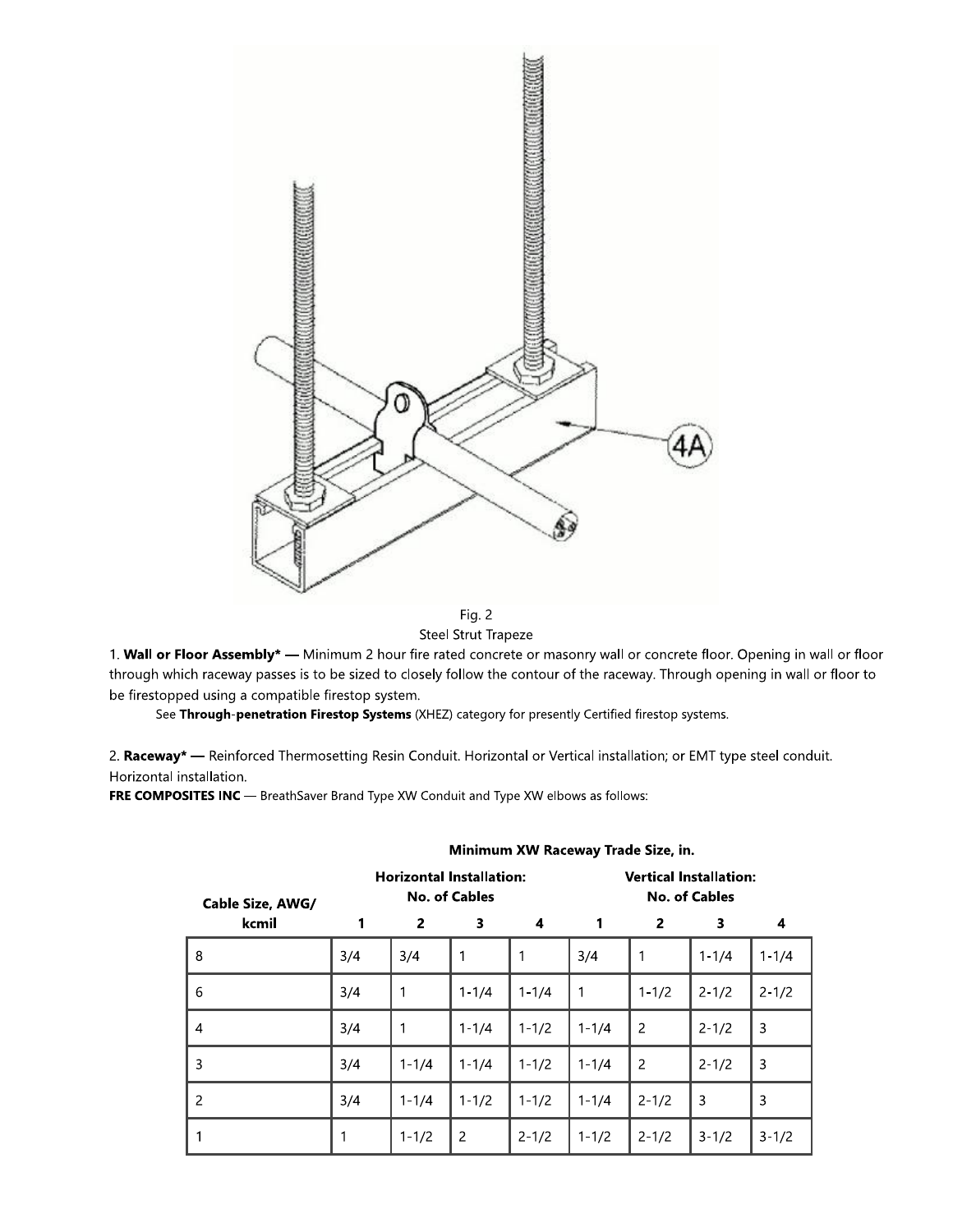| 1/0 | $1 - 1/4$      | $1 - 1/2$      | $2 - 1/2$      | $2 - 1/2$      | $\overline{c}$ | $\overline{3}$ | $3 - 1/2$      | $3 - 1/2$      |
|-----|----------------|----------------|----------------|----------------|----------------|----------------|----------------|----------------|
| 2/0 | $1 - 1/4$      | $\overline{2}$ | $2 - 1/2$      | 3              | $\overline{2}$ | 3              | $3 - 1/2$      | 4              |
| 3/0 | $1 - 1/4$      | $1 - 1/2$      | $2 - 1/2$      | $2 - 1/2$      | $2 - 1/2$      | $3 - 1/2$      | 4              | $\overline{4}$ |
| 4/0 | $1 - 1/4$      | $\overline{2}$ | $2 - 1/2$      | 3              | $2 - 1/2$      | $3 - 1/2$      | 4              | 5              |
| 250 | $1 - 1/4$      | $2 - 1/2$      | 3              | 3              | $2 - 1/2$      | $3 - 1/2$      | $\overline{4}$ | 5              |
| 300 | $1 - 1/2$      | $2 - 1/2$      | 3              | $3 - 1/2$      | $2 - 1/2$      | $3 - 1/2$      | 5              | 5              |
| 350 | $1 - 1/2$      | $2 - 1/2$      | 3              | $3 - 1/2$      | 3              | $3 - 1/2$      | 5              | 5              |
| 400 | $1 - 1/2$      | $2 - 1/2$      | $3 - 1/2$      | $\overline{4}$ | 3              | $\overline{4}$ | 5              | 6              |
| 500 | $\overline{c}$ | 3              | $3 - 1/2$      | $\overline{4}$ | $2 - 1/2$      | $3 - 1/2$      | 5              | 6              |
| 600 | $2 - 1/2$      | 3              | $\overline{4}$ | 5              | $\overline{3}$ | $\overline{4}$ | 5              | 5              |
| 750 | $2 - 1/2$      | $3 - 1/2$      | $\overline{4}$ | 5              | 3              | $\overline{4}$ | 5              | 6              |

ALLIED TUBE & CONDUIT CORPORATION - Type EMT E-Z Pull Brand

**WESTERN TUBE & CONDUIT CORP** - Type EMT

## Minimum EMT Raceway Trade Size, in.

### Horizontal Installation: No. of Cables

| Cable Size, AWG/ kcmil | 1              | $\overline{2}$ | $\overline{\mathbf{3}}$ | $\overline{\mathbf{4}}$ |
|------------------------|----------------|----------------|-------------------------|-------------------------|
| $\,8\,$                | 1/2            | $\mathbf{1}$   | $1 - 1/4$               | $1 - 1/4$               |
| $\sqrt{6}$             | 3/4            | $1 - 1/4$      | $1 - 1/4$               | $1 - 1/2$               |
| $\overline{a}$         | 1              | $1 - 1/4$      | $1 - 1/2$               | $\overline{c}$          |
| $\mathbf{3}$           |                | $1 - 1/4$      | $1 - 1/2$               | $\overline{c}$          |
| $\overline{2}$         | 1              | $1 - 1/4$      | $1 - 1/2$               | $\overline{c}$          |
| 1                      | $1 - 1/4$      | $\overline{c}$ | $\overline{c}$          | $2 - 1/2$               |
| 1/0                    | $1 - 1/4$      | $\overline{c}$ | $2 - 1/2$               | $2 - 1/2$               |
| 2/0                    | $1 - 1/2$      | $\overline{c}$ | $2 - 1/2$               | 3                       |
| 3/0                    | $1 - 1/2$      | $2 - 1/2$      | $2 - 1/2$               | 3                       |
| 4/0                    | $\overline{c}$ | $2 - 1/2$      | 3                       | 3                       |
| 250                    | $\overline{c}$ | $2 - 1/2$      | 3                       | 3                       |
| 300                    | $\overline{c}$ | $2 - 1/2$      | 3                       | $3 - 1/2$               |
| 350                    | $\overline{2}$ | $2 - 1/2$      | 3                       | $3 - 1/2$               |
| 400                    | $\overline{c}$ | $\mathbf{3}$   | 4                       | 4                       |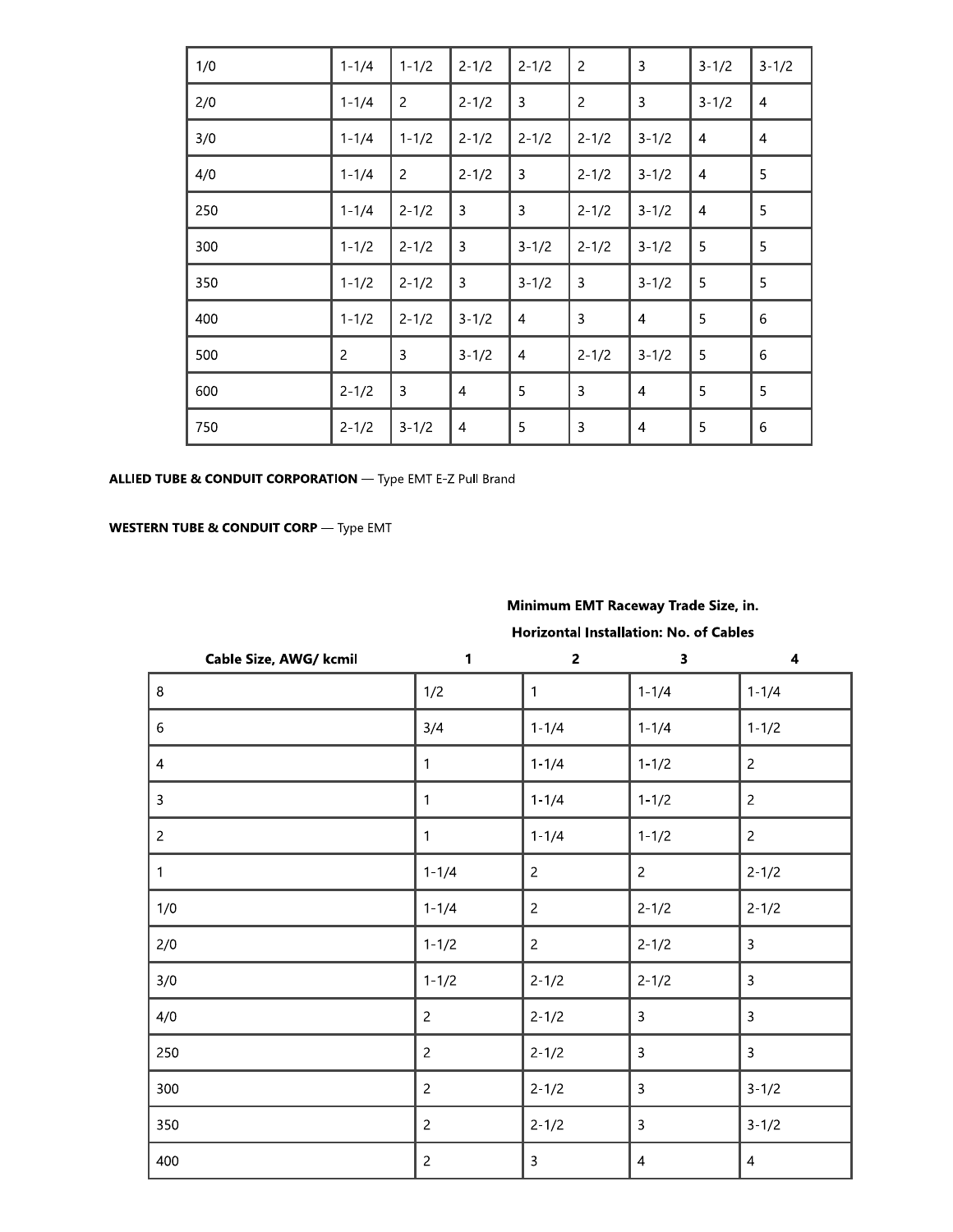| 500 | $2 - 1/2$ |           | $3 - 1/2$ | 4 |
|-----|-----------|-----------|-----------|---|
| 600 | $2 - 1/2$ |           | 4         |   |
| 750 | $2 - 1/2$ | $3 - 1/2$ |           |   |

### 2A. Raceway Coupling\* - (Not Shown).

FRE COMPOSITES INC - BreathSaver Brand Type XW coupling. Trade size to correspond with the type XW raceway size

RACO - Steel (all components) EMT Compression Couplings. Trade size to correspond with the EMT raceway size.

3. Fire Resistive Cables\* — The hourly fire rating applies to cable passing completely through a fire zone and terminating a minimum of 12 inches beyond the fire rated wall or floor bounding the fire zone.

PRYSMIAN CABLES AND SYSTEMS USA LLC - Type RHW-2 Lifeline Brand of the following part numbers: G300 followed by 64, 65, 66, 67, 68, 69, 70, 71, 72, 73, 74, 75, 76, 77, 78; or G31501 or G31496. To be installed as described herein and in accordance with the manufacturer's installation instructions SPL-FPT-0013 (TIS301H) dated Sep 2020, SPL-FPT-0012 dated Sep 2020.

4. **Supports** — (Figure 1) — Min 12 gauge, by 1-1/2 in. wide or 1-5/8 in wide, painted or unpainted, slotted steel channels with hemmed flange edges. Channel bottom with or without holes. Lengths of slotted steel channels 5 ft and less shall be secured to the wall or floor with a min of two 1/4 in. diameter (or larger) by 2-1/4 in. min long concrete screws, or 1/4 in. diameter (or larger) by 1-3/4 in. long min steel masonry anchors. One screw or anchor to be located at each end of the slotted steel channel. Lengths of slotted steel channel in excess of 5 ft require a min of three screws or anchors, one at each end of the channel and one centrally located within the length of the channel. The supports shall be spaced a maximum of 5 ft. OC. When installing cable(s) in vertical runs, the maximum distance of cable within raceway shall be 24 ft.

4A. Trapeze-type Supports - (Figure 2) - The raceways shall be installed on/from trapeze-type supports. The trapeze-type supports shall be secured from the surface of the floor. The supports shall be spaced a maximum of 5 ft. OC.

5. Clamps - Steel 1-1/4 in. wide two-piece single-bolt pipe clamps. Size to correspond with the outside diameter of the raceway and as follows: Trade size 3/4-2 in. conduit, min 14-gauge; Trade size 2-1/2 in. conduit, min 12-gauge; Trade size 3 in. and larger conduit, min 11-gauge.

6. Pulling Lubricant  $-$  (Not Shown)  $-$  When installing cables within a raceway, the cables shall be coated with pulling lubricant.

**AMERICAN POLYWATER CORP** - Polywater LZ

7. Pull Box - (Optional Not Shown) - Cables installed in the horizontal or vertical orientation within type XW raceway, or in the horizontal orientation within EMT raceway, may utilize a Resolve One NEMA-4X stainless steel industrial control panel enclosure. Refer to the manufacturer's installation instructions, for additional details.

7A. Box Connector - (Not Shown) - For installation with item 7. FRE COMPOSITES INC - BreathSaver Brand Type XW box connector. Trade size to correspond with the type XW raceway size.

8. Pull Box - (Optional Not Shown) - Cables installed in the horizontal orientation within EMT raceway may utilize a Wiegmann NEMA-1 steel cutout box enclosure. Refer to the manufacturer's installation instructions, for additional details.

8A. Box Connector - (Not Shown) - For installation with item 8. RACO - Steel (all components) EMT Compression Box Connector. Trade size to correspond with the raceway size.